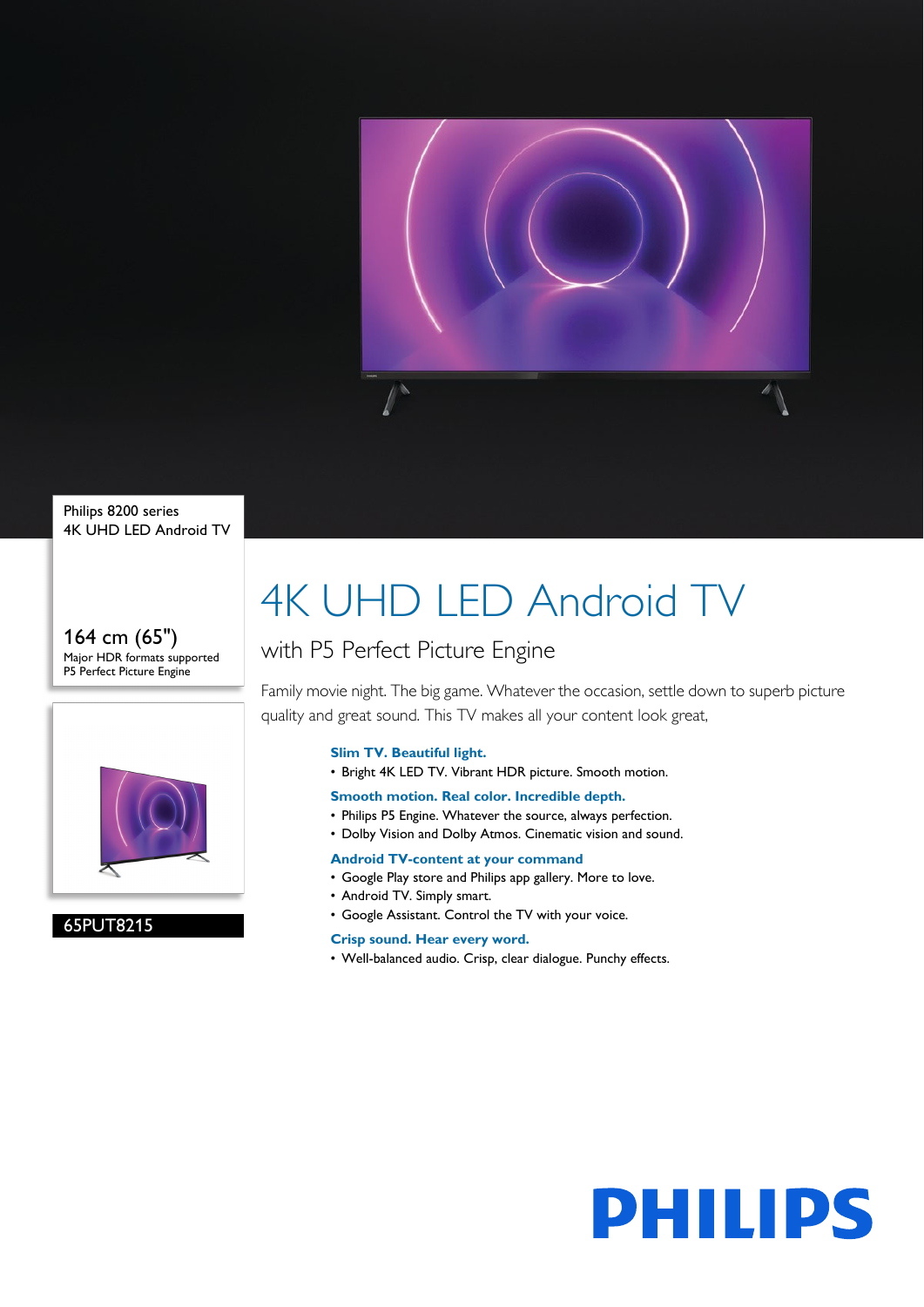65PUT8215/70

#### 4K UHD LED Android TV 164 cm (65") Major HDR formats supported, P5 Perfect Picture Engine

# **Highlights**

#### **P5 Perfect Picture Engine**

The Philips P5 engine delivers a picture as brilliant as the content you love. Details have noticeably more depth. Colors are vivid, while skin tones look natural. Contrast is so crisp you'll feel every detail. Motion is perfectly smooth.

#### **Dolby Vision and Dolby Atmos**

Support for Dolby's premium sound and video formats means the HDR content you watch will look-and sound-gloriously real. Whether it's the latest streaming series or a Blu-Ray disc set, you'll enjoy contrast, brightness, and color that reflect the director's original intentions. And hear spacious sound with clarity, detail, and depth.

#### **TV Content**

Go beyond traditional TV programming with Google Play Store and Philips App Gallery.

Experience endless movies, TV, music, apps and games online. More to love.

#### **Android TV**

Make your Philips Android TV your own. If it's all about Amazon and YouTube this week, and Netflix next week-no problem. A clear, intuitive interface lets you put the content you love front and center. Easily pick up where you left off in the latest series, or check out the new movie releases.

#### **Google Assistant**

Control your Philips Android TV with your voice. Want to play a game, watch Netflix, or find content and apps in the Google Play store? Just tell your TV. You can even command all Google Assistant-compatible smart home devices-like dimming the lights and setting the thermostat on movie night. Without leaving the sofa.

#### **4K UHD**



Bright 4K LED TV. Vibrant HDR picture. Smooth motion.A Philips 4K UHD TV brings content to life with rich colors and crisp contrast. Images have more depth, and motion is smooth. Movies, shows, games, and more look great no matter the source.